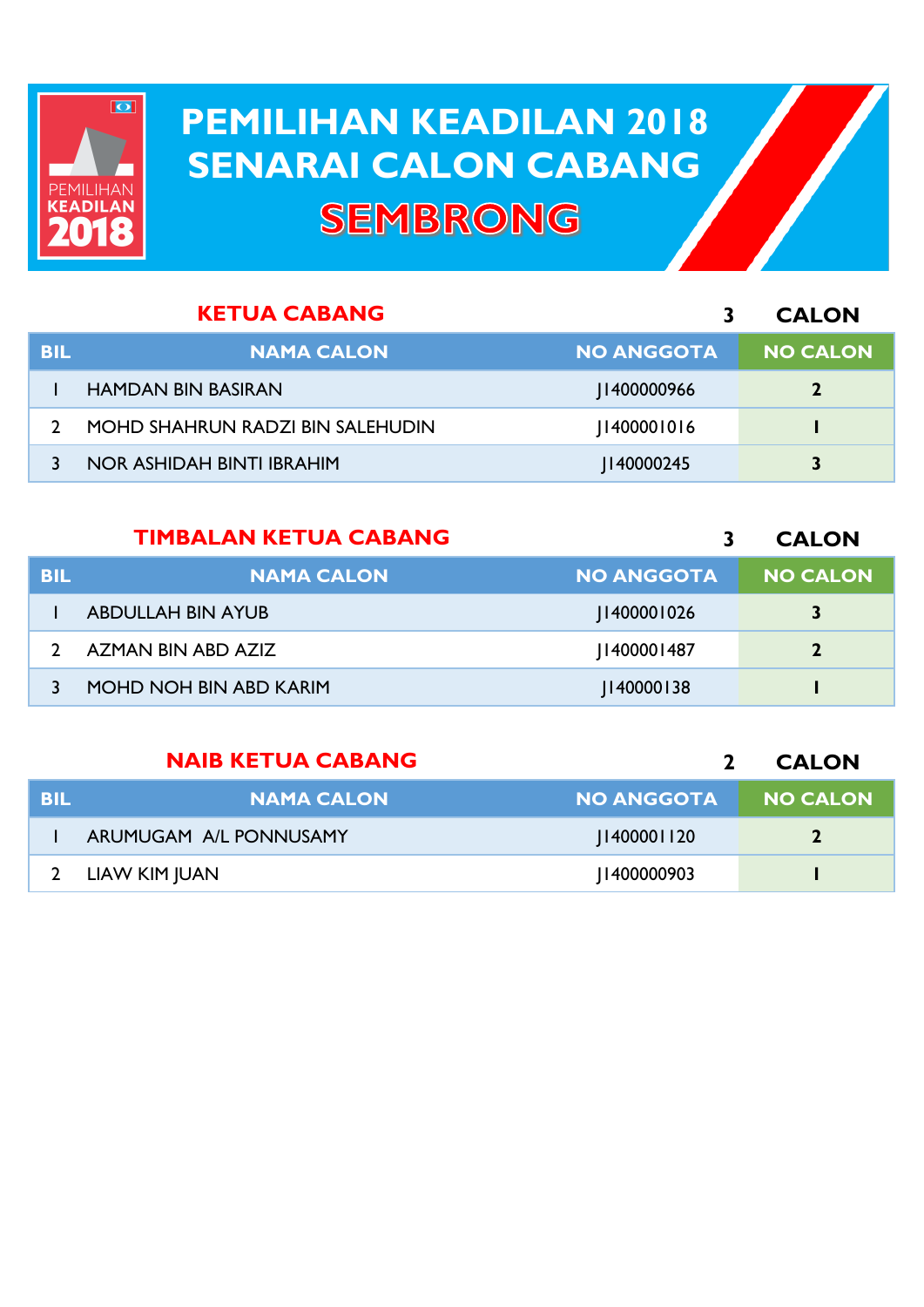## **CALON AHLI JAWATANKUASA CABANG**

| <b>BIL</b>     | <b>NAMA CALON</b>                  | <b>NO ANGGOTA</b> | <b>NO CALON</b>         |
|----------------|------------------------------------|-------------------|-------------------------|
| T              | ABDUL RAHMAN BIN MOHD FAUZAN       | J140000878        | L                       |
| $\overline{2}$ | <b>ABDUL AZIZ BIN ABDUL RAHIM</b>  | 1400000977        | $\mathbf{2}$            |
| $\mathsf{3}$   | <b>AZEMAN BIN ITHNIN</b>           | J1400000909       | $\mathbf{3}$            |
| 4              | <b>BAKERIN BIN SAMION</b>          | J140000015        | $\overline{\mathbf{4}}$ |
| 5              | <b>HAMZAN BIN AMING</b>            | J140000207        | 5                       |
| 6              | <b>JAAFAR BIN MATEK</b>            | J140000877        | 6                       |
| $\overline{7}$ | <b>KAMALUDIN BIN URIP</b>          | J1400001152       | $\overline{\mathbf{z}}$ |
| 8              | <b>LOGESVARI A/P SIVALINGAM</b>    | J140000884        | 8                       |
| 9              | <b>MAAT BIN SAMD</b>               | J140000346        | 9                       |
| $\overline{0}$ | <b>MAT SAKRI BIN MAT NOOH</b>      | J140000860        | 10                      |
| $\mathbf{H}$   | <b>MAZEROL BIN WAY AH LON</b>      | 140000   250      | $\mathbf{H}$            |
| 12             | <b>MOHD BAKHTIR BIN SHARIFF</b>    | J140000586        | 12                      |
| 3              | MOHD FAUZI BIN HJ MOHD SALLEH      | J1400001025       | 13                      |
| 4              | <b>MOHAMAD NASIR BIN MD SALLEH</b> | J1400000927       | $\overline{14}$         |
| 15             | MUHAMAD FARHAN AIMAN BIN SUHAIRI   | J1400000965       | 15                      |
| 16             | MURITI A/L LAKSMANAN               | J1400000919       | 16                      |
| 17             | <b>NOORYA BINTI ESA</b>            | J1400000908       | $\overline{17}$         |
| 8              | NOR AZNAN BIN IBRAHIM              | J140000246        | 18                      |
| $ 9\rangle$    | <b>SHAIFUL BIN MUSTAKHIR</b>       | J1400001001       | 19                      |
| 20             | SHARIZAN BIN MD SHARIFF            | J140000105        | 20                      |
| 21             | <b>SHARULNIZAM BIN MAHADI</b>      | 1400001093        | 21                      |
| 22             | HAMI ASTAFI BIN AB HALIM           | J1400001099       | 22                      |
| 23             | <b>KAMARUDIN BIN AB JUSOH</b>      | J1400001092       | 23                      |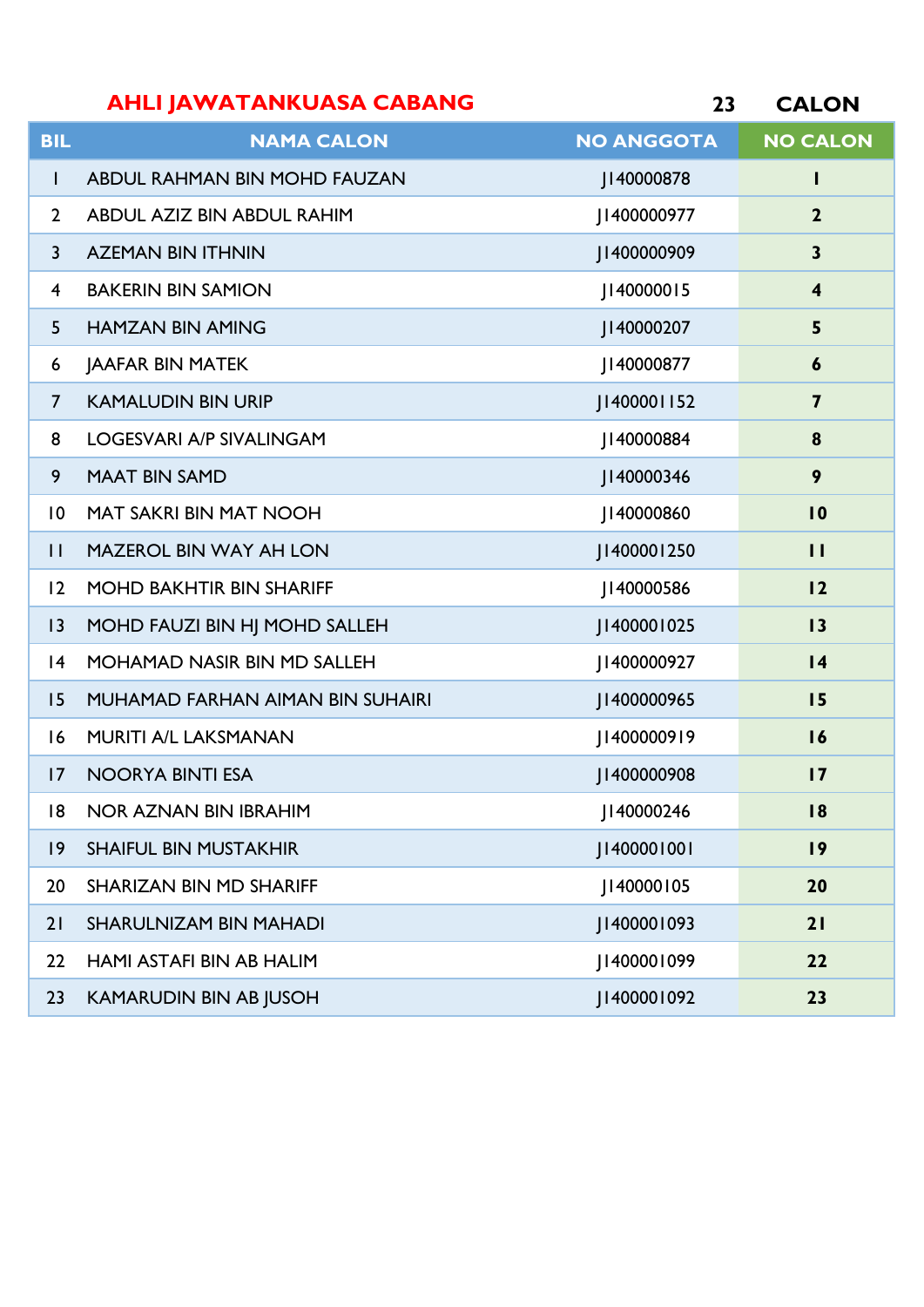|        | <b>KETUA AMK CABANG</b>     |                     | <b>CALON</b> |
|--------|-----------------------------|---------------------|--------------|
| - BIII | <b>NAMA CALON</b>           | NO ANGGOTA NO CALON |              |
|        | MOHAMAD NASIR BIN MD SALLEH | 1400000927          |              |

|      | <b>TIMBALAN KETUA AMK CABANG</b> |            | <b>CALON</b>    |
|------|----------------------------------|------------|-----------------|
| -BIL | I NAMA CALON '                   | NO ANGGOTA | <b>NO CALON</b> |
|      | MOHAMAD FARID B MOHD NOH         | 1400001014 |                 |

|     | <b>NAIB KETUA AMK CABANG</b> |            | <b>CALON</b> |
|-----|------------------------------|------------|--------------|
| BIL | <b>NAMA CALON</b>            | NO ANGGOTA | NO CALON     |
|     | VINOTHKUMAR A/L SAGADIVAN    | 1400000922 |              |

|               | <b>AHLI JAWATANKUASA AMK CABANG</b> |                   | <b>CALON</b>     |
|---------------|-------------------------------------|-------------------|------------------|
| <b>BIL</b>    | <b>NAMA CALON</b>                   | <b>NO ANGGOTA</b> | <b>NO CALON</b>  |
|               | <b>HAMI ASTAFI BIN AB HALIM</b>     | 1400001099        |                  |
| $\mathcal{L}$ | <b>MAZEROL BIN WAY AH LON</b>       | 140000   250      | $\mathbf{2}$     |
|               | <b>MOHD MAHYUDDIN BIN ISMAIL</b>    | 11400001019       | 3                |
| 4             | NORAFZA NIZA BINTI MOHD SUKHAIMI    | 140000 1009       | $\boldsymbol{4}$ |
|               | <b>ZAIDI BIN MARZUKI</b>            | 140000 1094       | 5                |